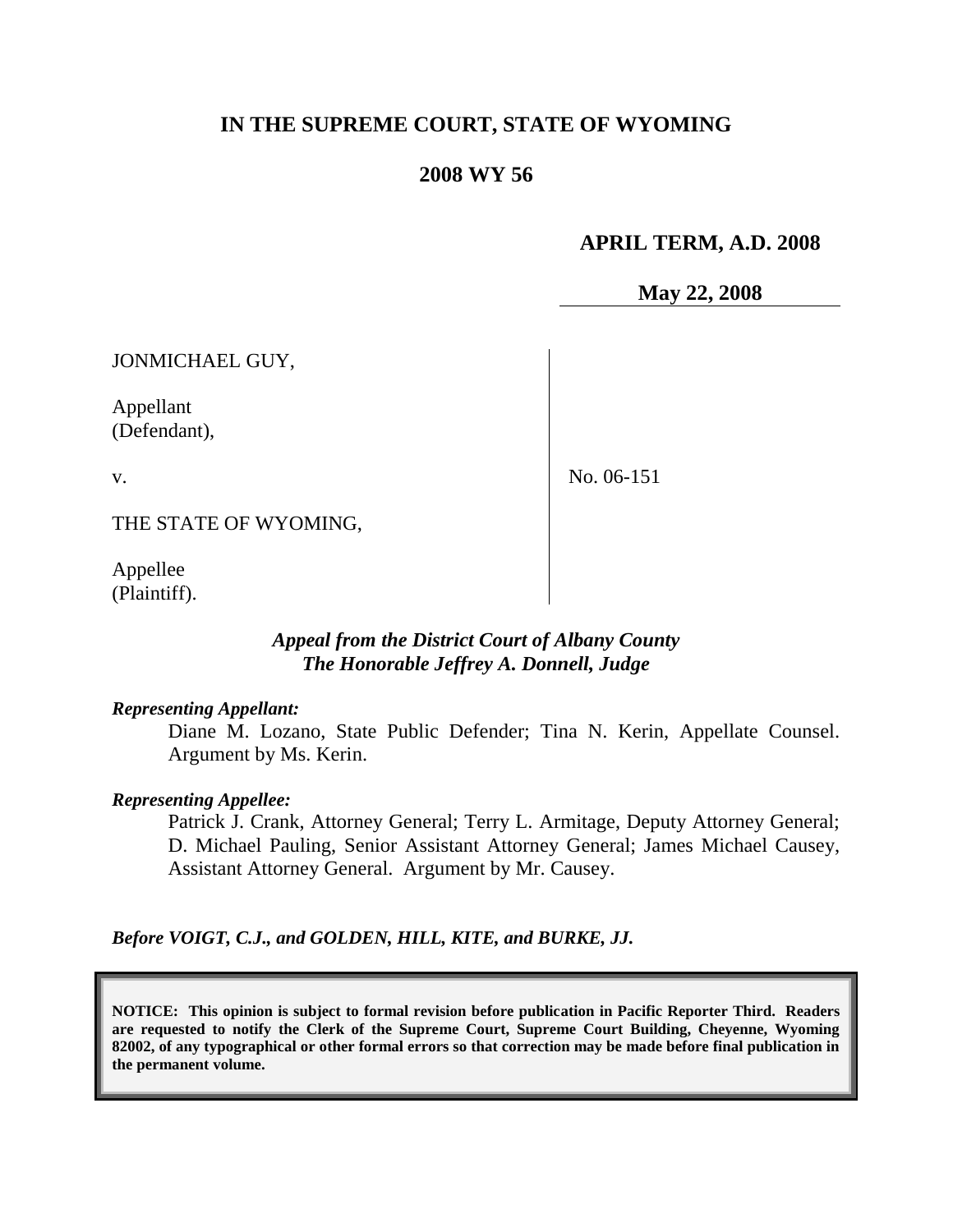#### **BURKE, Justice.**

[¶1] Jonmichael Guy seeks to overturn his conviction for attempted second-degree murder. He asserts numerous claims of error. Finding no prejudicial error, we affirm.

#### *ISSUES*

[¶2] Mr. Guy presents the following issues. Slightly reworded, they are:

- 1. Did prosecutorial misconduct deprive Mr. Guy of his constitutional right to a fair trial?
- 2. Did Mr. Guy receive ineffective assistance of trial counsel?
- 3. Was there sufficient evidence to sustain Mr. Guy"s conviction?
- 4. Did the district court allow excessive security in the courtroom?
- 5. Are Wyo. Stat. Ann. §§ 6-1-301, attempt, and 6-2-104, murder in the second degree, unconstitutional as applied to Mr. Guy?
- 6. Does cumulative error exist, warranting reversal?

### *FACTS*

[¶3] On the evening of December 4, 2004, Jacob Riske visited several Laramie bars with his friends, Cody Schuelke, and Joseph and Amanda Faycosh. Sometime near midnight, the group left a bar called the "Ice Haus." The four individuals then began to walk toward Elmer Lovejoy's, a restaurant-bar only a few blocks west. As Mr. Riske and his friends reached the halfway point of the first full block of their walk, they observed a black Chevrolet Camaro pull partway into the alley just behind them. Mr. Guy exited the vehicle and verbally accosted a group of people walking near Mr. Riske and his friends. Mr. Guy yelled at the group. He used profanity and confrontational language, was aggressive in his demeanor, and generally acted in a manner likely to result in a physical altercation. Stephen Schwartz was the Camaro"s driver. While he also exited the car, his behavior was not belligerent. Mr. Riske and those in his party did not know anyone in the group Mr. Guy was accosting, but nevertheless stopped and helped persuade Mr. Guy and Mr. Schwartz to return to the vehicle and leave. They did so without a physical confrontation.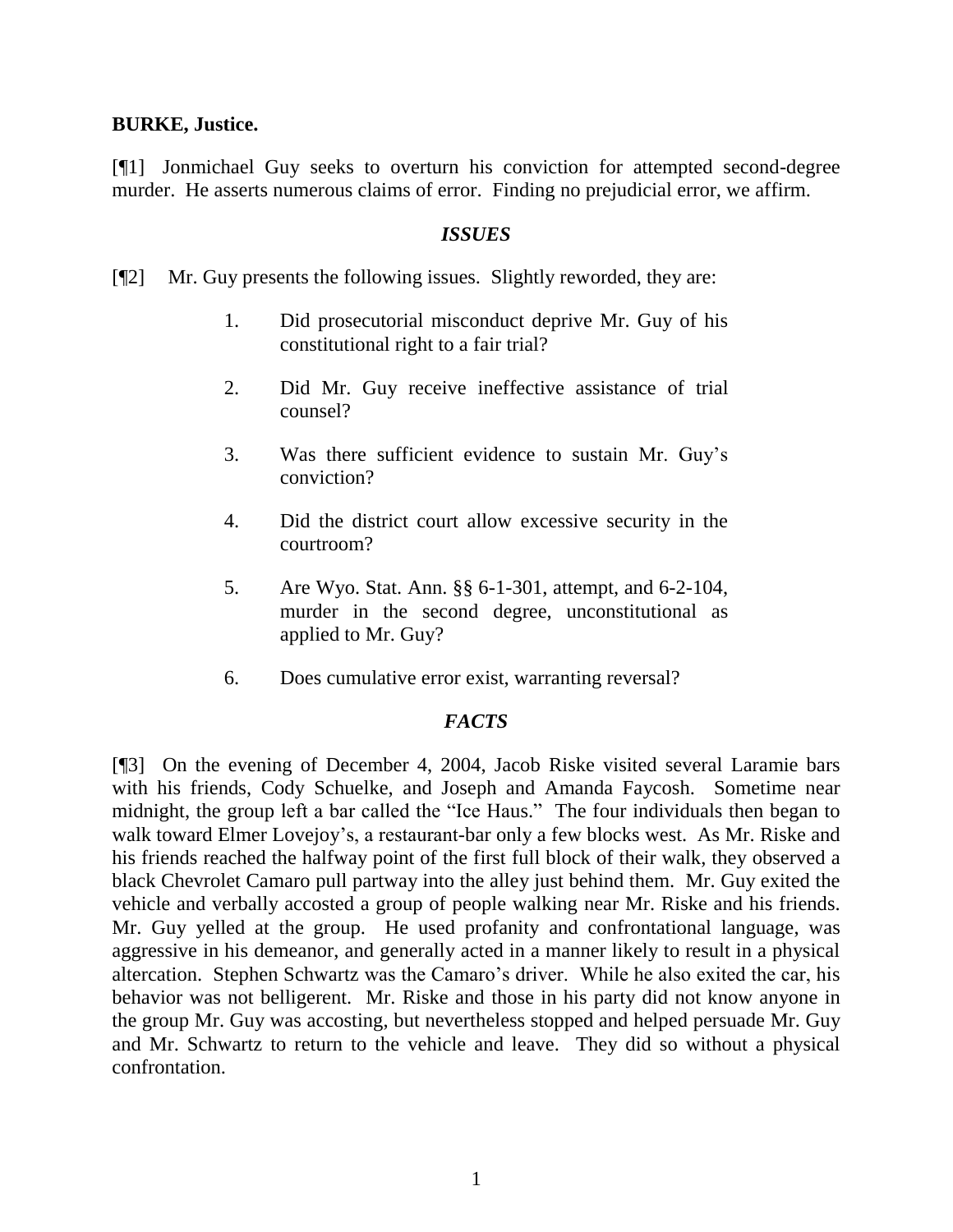[¶4] The Camaro did not go very far, however. It was stopped at the next intersection as Mr. Riske"s group crossed. They had to pass the Camaro, which was partially obstructing the crosswalk, and Mr. Schuelke testified that he "rubbed [his] hand across the spoiler of the car just in case they did start backing up." After Mr. Riske"s group reached the corner, the Camaro turned sharply into their path and stopped, blocking the other crosswalk at that corner. Joseph and Amanda Faycosh went around the Camaro to cross the street, followed closely by Mr. Schuelke. Mr. Riske was still on the corner when Mr. Guy exited the Camaro and confronted him. Mr. Riske tried to calm Mr. Guy. Mr. Schwartz exited the vehicle as well, but again did not join in Mr. Guy"s confrontational behavior. Mr. Schuelke returned to assist Mr. Riske. At some point, Mr. Schuelke pinned Mr. Guy against a building or a nearby pole and urged him to leave. He then released Mr. Guy, who returned to the Camaro via a route that led behind Mr. Riske. At this time, Mr. Riske felt a "bump" or "sucker punch" to his back. He testified that Mr. Guy was the only person within range to have delivered the blow. Mr. Guy or Mr. Schwartz then yelled something to the effect of, "Let's go!" or "Let's get out of here!" and the two men ran to the Camaro and drove away at a high speed.

[¶5] Mr. Riske and Mr. Schuelke rejoined the Faycoshes, and they continued down the street. In short order, however, someone in the group observed blood on Mr. Riske"s back and determined that he was bleeding significantly. Mr. Riske sat in a nearby doorway, and the others flagged down a police officer. Mr. Riske was taken to the hospital, where he was treated for a stab wound. Against medical advice, he chose to leave the hospital that night. He returned to the hospital the next day, however, and doctors determined that he had suffered a perforated liver from the stabbing.

[¶6] Mr. Guy was arrested at his home several hours after the attack. He was charged with attempted second-degree murder in violation of Wyo. Stat. Ann. §§ 6-1-301(a)(i) and 6-2-104 (LexisNexis 2007). At trial, Mr. Riske, Mr. Schuelke, and the Faycoshes testified with minor variation to the version of facts set out above. None of them testified that they observed the stabbing. Mr. Schwartz was also called as a witness for the State. He testified that he and Mr. Guy were together that night, identified the Camaro as his, and testified that Mr. Guy had carried a knife in the past, but had lost it prior to the night of the stabbing. Evidence introduced by the State established that the attack occurred within a few minutes of midnight.

[¶7] In his defense case, Mr. Guy presented several witnesses. His first witness, Joseph Nichols, testified that he was at the scene of the second altercation, and that the confrontation between Mr. Guy and Mr. Riske was mutual. He also testified that he did not observe the stabbing. Joseph Pitchford was also called to testify by Mr. Guy. Mr. Pitchford testified that he had come upon the fight after he had left the Ice Haus bar at 2:00 a.m., and that the altercation was mutual. He did not testify regarding whether he saw the stabbing, but did state that he did not observe a knife in Mr. Guy"s possession. Mr. Guy did not testify.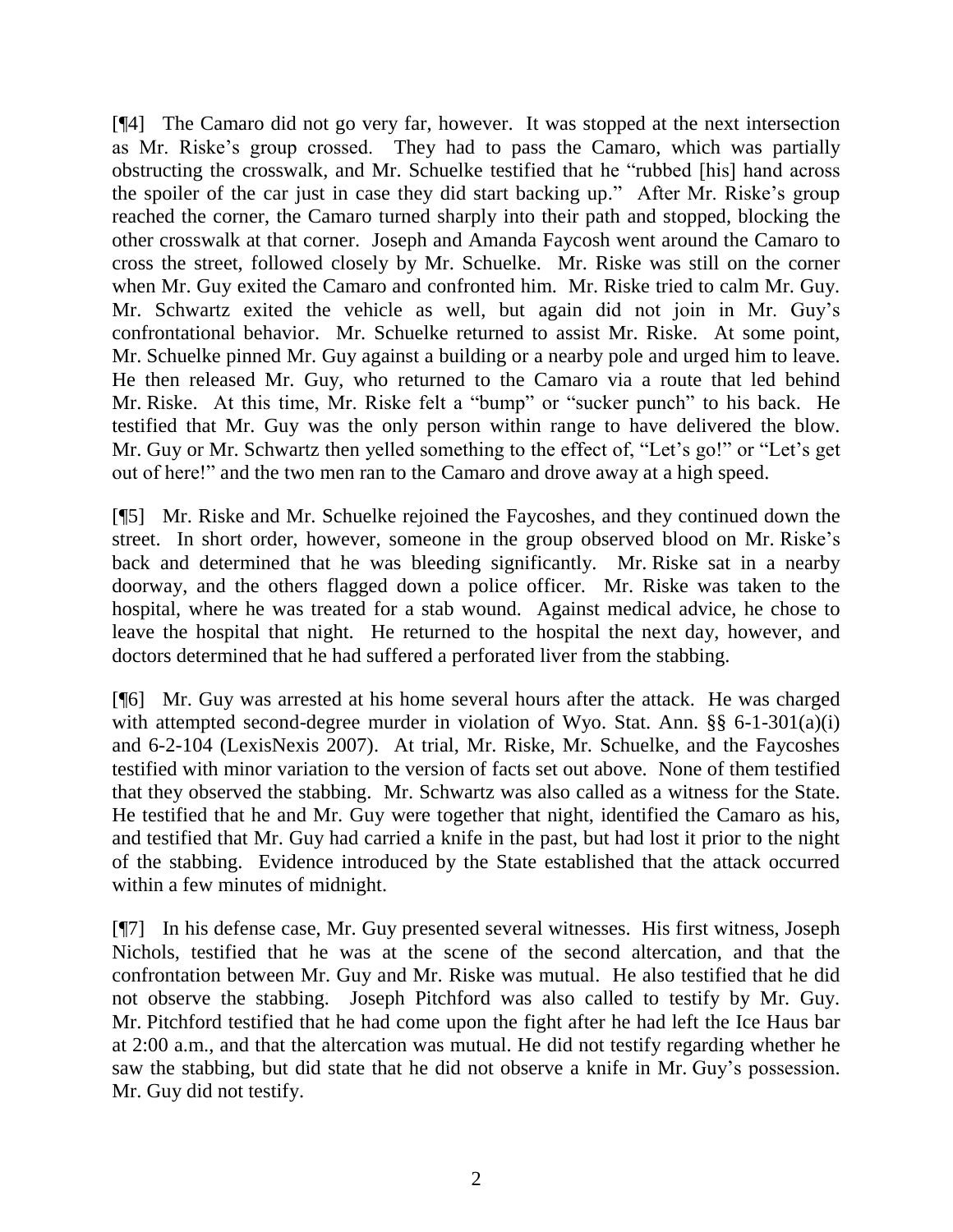[¶8] The jury returned a guilty verdict and Mr. Guy was sentenced to 30-45 years in the state penitentiary. He then initiated this appeal. While his appeal was pending, Mr. Guy filed a motion with this Court seeking a limited remand to develop evidence of ineffective assistance of trial counsel pursuant to our decision in *Calene v. State*, 846 P.2d 679 (Wyo. 1993). We granted the motion, and the district court held an evidentiary hearing. The district court determined that Mr. Guy had failed to prove that he had received ineffective assistance from trial counsel. This appeal then proceeded to briefing and argument.

### *DISCUSSION*

### **Prosecutorial Misconduct**

[¶9] Mr. Guy alleges numerous instances of prosecutorial misconduct. With one exception, discussed below, defense counsel did not object to any of the prosecution statements that Mr. Guy now alleges were improper. Absent an objection, we review for plain error. *Talley v. State*, 2007 WY 37, ¶ 9, 153 P.3d 256, 260 (Wyo. 2007). "Plain error exists when: 1) the record is clear about the incident alleged as error; 2) there was a transgression of a clear and unequivocal rule of law; and 3) the party claiming the error was denied a substantial right which materially prejudiced him." *Id.* We do not reverse the judgment "unless a reasonable probability exists, absent the error, that the appellant may have enjoyed a more favorable verdict." *Mazurek v. State*, 10 P.3d 531, 542 (Wyo. 2000) (quoting *English v. State*, 982 P.2d 139, 143 (Wyo. 1999)).

[¶10] We review allegations of prosecutorial misconduct in light of the entire record. *Talley*,  $\parallel$  9, 153 P.3d at 260. In this case, all of Mr. Guy's claims of prosecutorial misconduct that we address occurred during closing arguments. Where the purported misconduct was a part of a closing argument, we also consider it in the context of the argument as a whole. *Id*. Furthermore, we are generally "reluctant to find plain error in closing arguments lest "the trial court become[] charged with an adversary responsibility to control argument even when objection is not taken by the opposing attorney."" *Sanderson v. State*, 2007 WY 127, ¶ 37, 165 P.3d 83, 93 (Wyo. 2007) (quoting *Farmer v. State*, 2005 WY 162, ¶ 26, 124 P.3d 699, 709 (Wyo.2005)).

### *Comment on Right to Silence*

[¶11] Mr. Guy claims two prosecution statements constituted improper comment on his right to remain silent as guaranteed by the Fifth Amendment to the United States Constitution. 1 We have previously stated that "direct prosecutorial comment upon a

<sup>&</sup>lt;sup>1</sup> The Fifth Amendment states, in relevant part, that "No person  $\dots$  shall be compelled in any criminal case to be a witness against himself."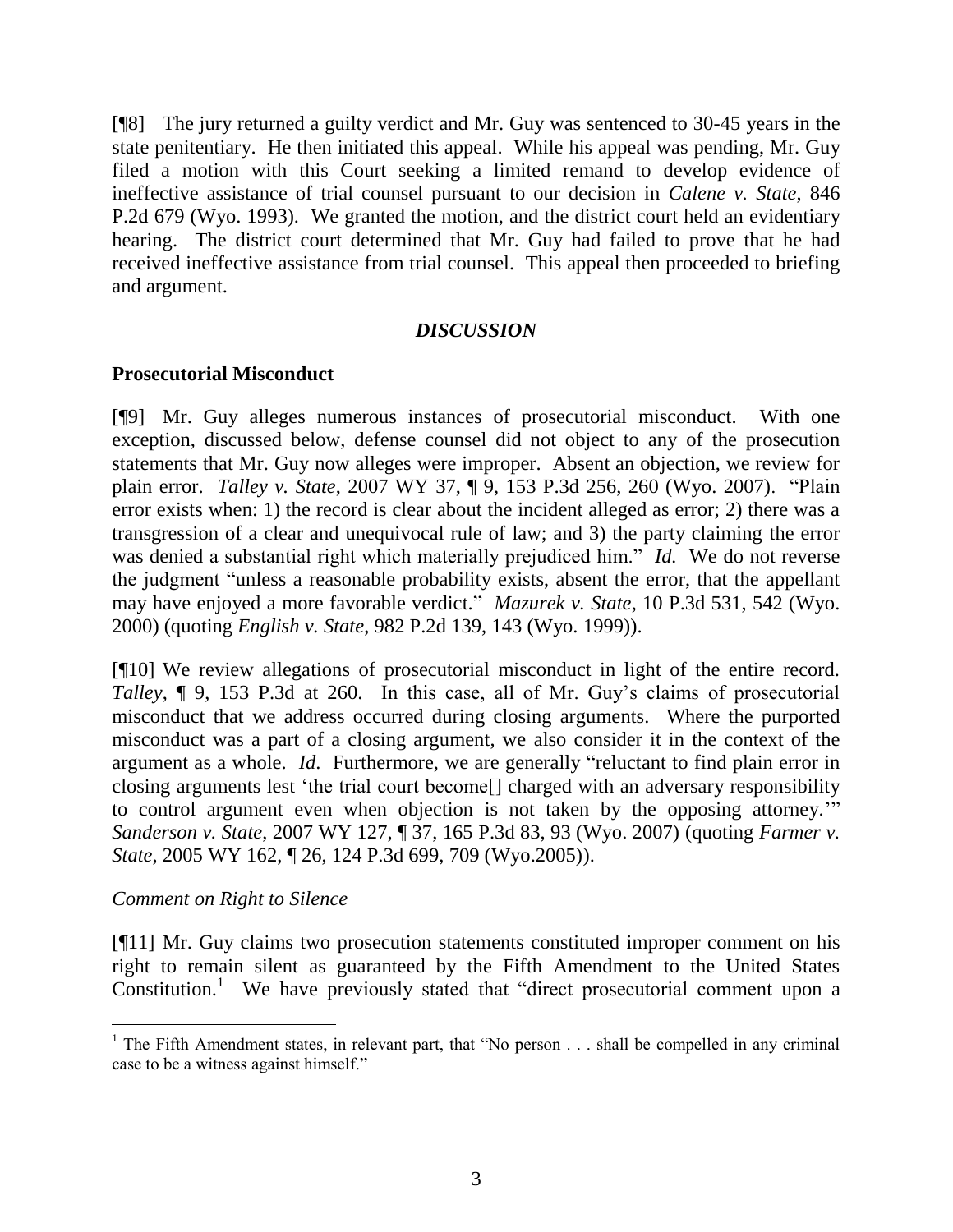defendant's exercise of his right to silence will entitle the defendant to reversal." *Emerson v. State*, 988 P.2d 518, 521 (Wyo. 1999). But we have also recognized that "a mere reference to his silence will not require reversal absent a showing of prejudice to the defendant." *Id.* In evaluating whether a comment is an indirect reference to the defendant's silence, we have stated:

> "the test is whether the language used was manifestly intended or was of such character that the jury would naturally and necessarily take it to be a comment on the failure of the accused to testify. . . . It is not improper for the government to draw attention to the failure or lack of evidence on a point if it is not intended to call attention to the failure of the defendant to testify."

*Oldham v. State*, 534 P.2d 107, 112 (Wyo. 1975) (quoting *Knowles v. United States*, 224 F.2d 168, 170  $(10^{th}$  Cir. 1955)).

[¶12] The first statement that Mr. Guy claims is error is the emphasized portion of the following excerpt from the State's closing argument:

> [Y]ou"ve already been told by the judge the law says that you can infer the existence of malice and an attempt to kill. Why do we tell you that? Because we"re not mind readers. And we rarely have the luxury of bringing you cases where everything was on video tape. *After it happened, everybody sat down, including the perpetrators, confessed, told us what they were thinking clearly, enunciated their intent, and elaborated on what they hoped had happened*. It hasn"t happened to me yet. I have been doing this long enough to know that if it was going to happen, I think I would know about it. So we get back to inference.

(Emphasis added.)

[¶13] Mr. Guy asserts that there was no legitimate basis for the prosecutor's argument "other than to impermissibly comment on the fact that [he] never "confessed" or testified, to explain his "intent" to the jury." He also claims that it "can also be easily construed as improper vouching for the strength of the prosecution case; that is, that this case has occurred like cases are expected to in the prosecutor's experience." We disagree with Mr. Guy's characterization of the prosecutor's statement. It is neither a direct nor indirect comment on Mr. Guy's exercise of his constitutional right to remain silent. Rather, we perceive that the prosecutor intended to explain to the jury that Mr. Guy"s state of mind can be inferred from the surrounding circumstances. This argument is permissible. *Davis v. State*, 2005 WY 93, ¶ 40, 117 P.3d 454, 469-70 (Wyo. 2005).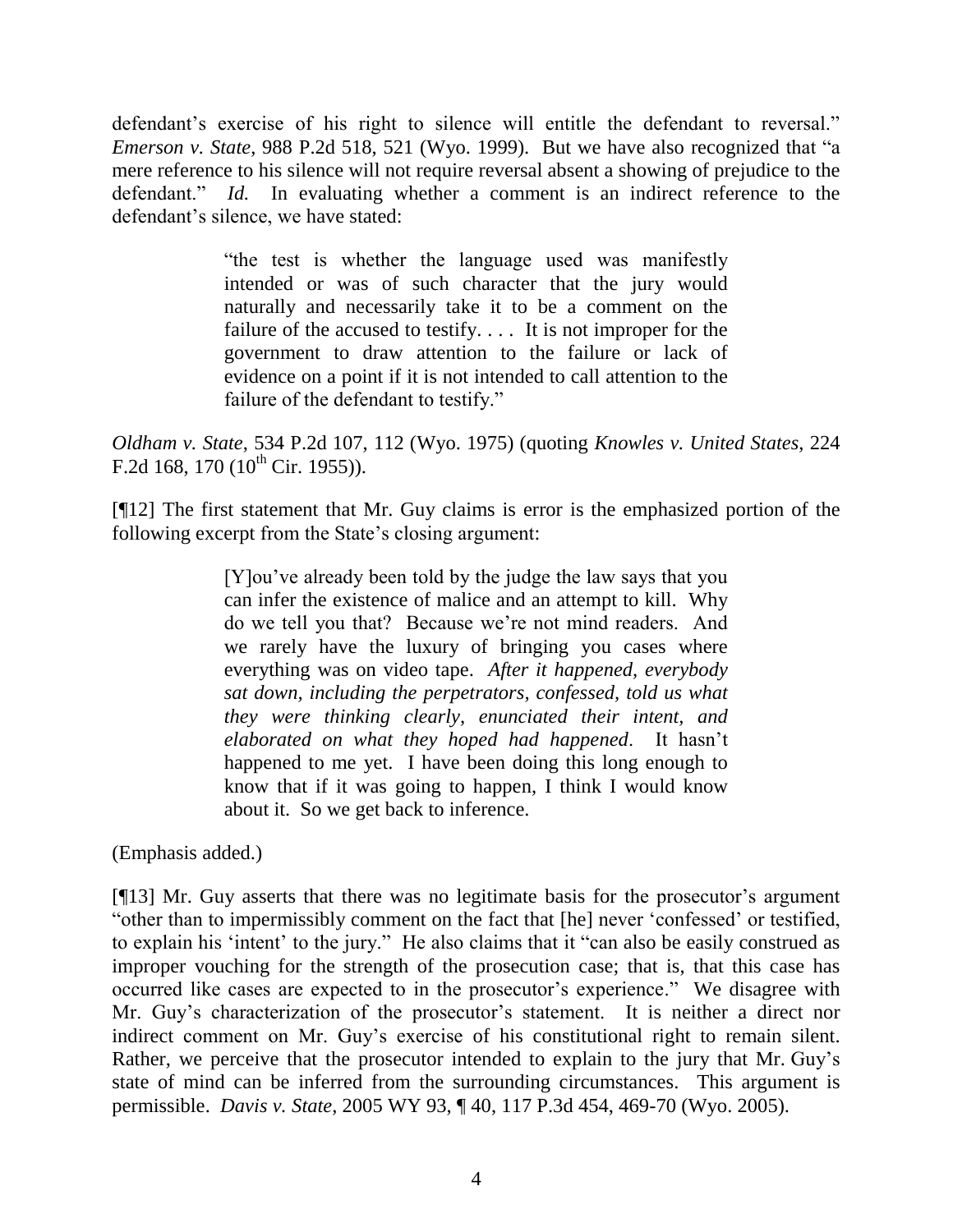[¶14] The second statement Mr. Guy claims infringes upon his right to remain silent is the following, also taken from the State"s closing argument:

> I ask you again what—it's not their burden, but we've presented a case to you that makes sense and everybody"s testimony corresponds. *What evidence has the defendant presented to you to refute that? Pitchford* [a defense witness]*. That's really it*. That surprise witness is really a nothing. Pitchford. What does that help you with? How does that in any way make you think that these other witnesses didn"t tell you exactly what happened?

(Emphasis added.) Mr. Guy claims that "implying that [he] should have "refuted" the prosecution case highlighted, improperly, [his] exercise of his right to silence." We disagree. It is generally "not error for the prosecutor to argue that [the State's] evidence is uncontradicted or that the evidence does not support the defendant"s theory of the case." *Belden v. State*, 2003 WY 89, ¶ 48, 73 P.3d 1041, 1089 (Wyo. 2003).

[¶15] Mr. Guy relies heavily upon *United States v. Cotnam*, 88 F.3d 487 (7<sup>th</sup> Cir. 1996) to support his position. His reliance is misplaced. In *Cotnam*, the court held that reference to the prosecution's evidence as "undisputed" is "a violation of the defendant's Fifth Amendment rights if the only person who could have contradicted, denied, rebutted or disputed the government"s evidence was the defendant himself." 88 F.3d at 497. In *Cotnam*, a police officer testified regarding a conversation that he had with one of the defendants, Mr. Zadurski. *Id.* at 499. The officer testified that he and Mr. Zadurski tried to keep their conversations private. The court found it important "that, at least for some of these discussions, only Zadurski himself could have refuted [the officer"s] version of what was said." *Id.* The court held in *Cotnam* that reference to evidence as "uncontradicted" is misconduct when "the *only person* who could have contradicted . . . the government's evidence was the defendant himself." *Id.* at 497 (emphasis added).

[¶16] The private conversations in *Cotnam* are distinguishable from the events presented here. Mr. Guy might have contradicted the eyewitness testimony had he testified, but he was not the only person who could have done so. Several individuals witnessed the confrontation involving Mr. Riske and Mr. Guy. Indeed, Mr. Guy called two witnesses— Mr. Pitchford and Mr. Nichols—who both contradicted portions of the State"s version of events. *Cotnam* is simply not applicable to the facts presented here. Mr. Guy has failed to demonstrate a violation of a clear and unequivocal rule of law, and consequently, has failed to establish plain error.

### *Prosecutorial Misstatements in Closing Argument*

[¶17] Mr. Guy asserts that the prosecutor intentionally misstated the facts on several occasions during closing argument. He takes issue with the following statements made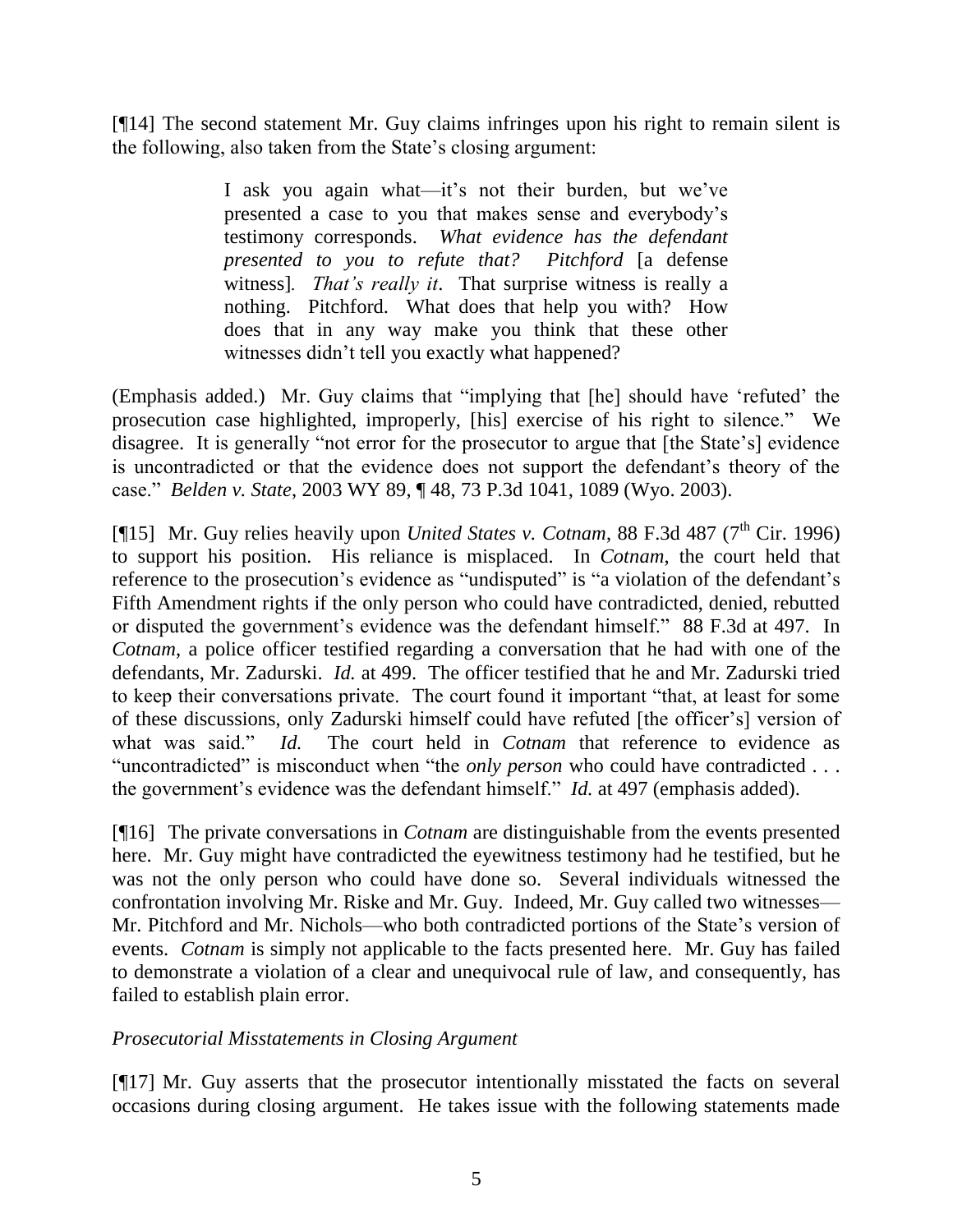by the prosecutor during closing argument:

- 1. "All of the witnesses told you that when this happened, [Mr. Guy] ran behind [Mr. Riske], stabbed him, and jumped in the car and took off."
- 2. "And every witness that has identified the perpetrator of this crime has pointed to and, under oath, identified the defendant as the person that committed this, not anybody else."
- 3. "The officers who dealt with [the witnesses] also told you they weren"t drunk."
- 4. "And the officers have certainly established that they contacted every person they could identify and did their level best to get as much information out of them as they could."
- 5. "The doctor told you that happens a lot: People get stabbed and don"t know they have been stabbed, that maybe somebody punched them in the back."

[¶18] Mr. Guy concedes that no objection was made at trial to any of the alleged misstatements and that we must review for plain error. Under a plain error analysis, Mr. Guy is required to establish that he was prejudiced by the alleged misstatements. He has failed to meet that burden.

[¶19] In his brief, Mr. Guy states that it would be easy for the jury to become confused. He also claims that, because the jury asked for a trial transcript almost immediately after beginning deliberations, "it is a reasonable inference that the jury was confused as to some point." While the jury's request may signify confusion about some point, Mr. Guy has failed to demonstrate that the request related in any fashion to the statements he challenges here. Furthermore, the jury in this case was instructed by the district court that the arguments of counsel are not evidence. We presume that the jury followed those instructions. *Kennedy v. State*, 559 P.2d 1014, 1018 (Wyo. 1977). Mr. Guy has failed to demonstrate any prejudice from the prosecutor's comments, and has failed to establish plain error.

## *Improper Vouching*

[¶20] Mr. Guy asserts that the prosecutor improperly vouched for the veracity of the law enforcement officers and the quality of their investigation. Defense counsel, in his closing argument, criticized law enforcement officers" conduct. In response, the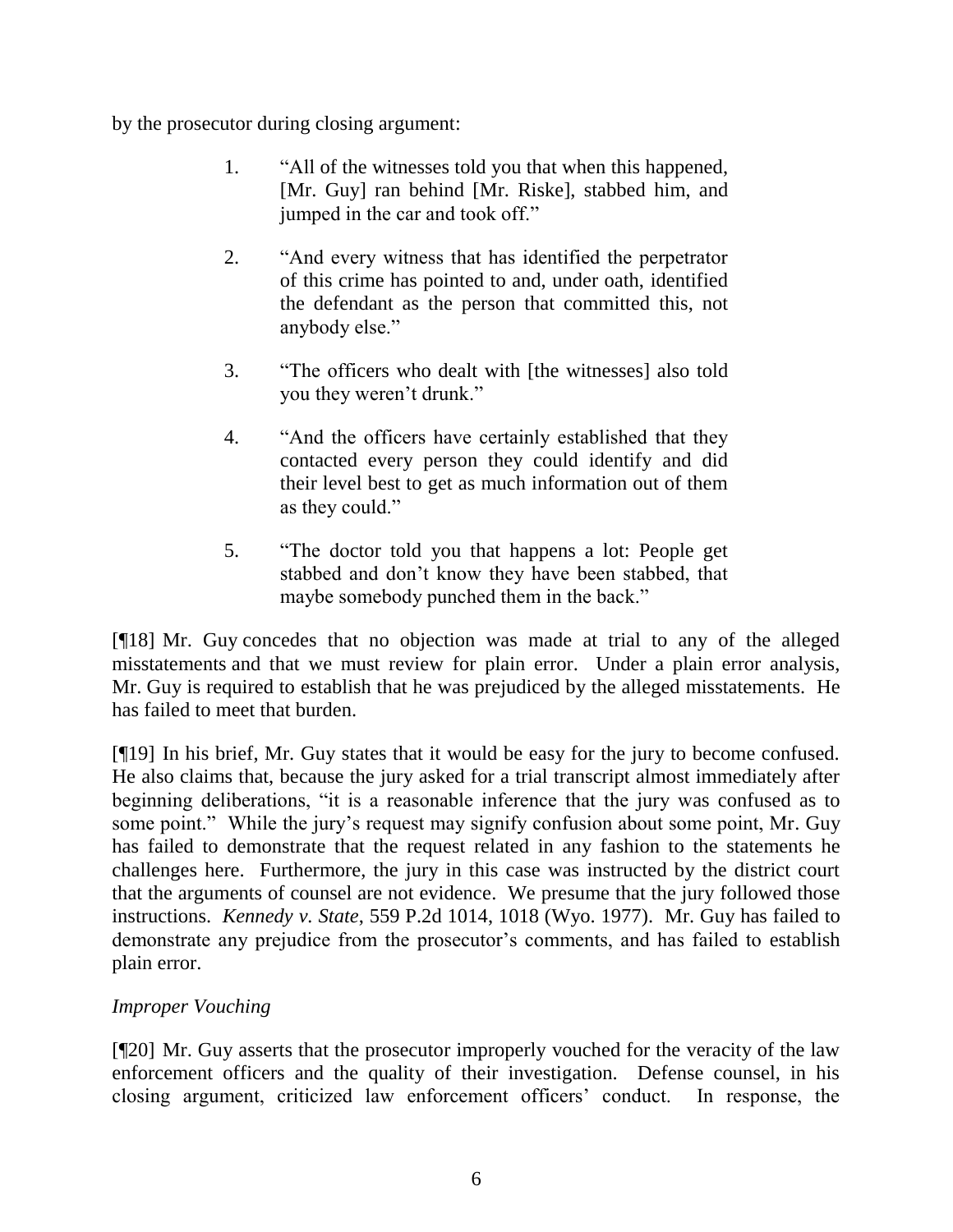prosecutor stated the following:

And the first thing I have to do is, make it very clear I stand behind Sergeant Brown and the investigation that was conducted in this matter.

Mr. Guy"s trial counsel objected to this statement, and the district court sustained the objection. Although the prosecutor"s comment was apparently in response to defense counsel"s closing argument, the prosecutor went too far, and his remarks were error.

[¶21] The prosecutor"s comment at Mr. Guy"s trial closely resembles the prosecutor"s statement in *Dysthe v. State* regarding the quality of the investigation in that case. 2003 WY 20, ¶ 28, 63 P.3d 875, 886 (Wyo. 2003). In *Dysthe*, the prosecutor, also in response to defense argument, "stated that he worked with the investigators on the case and he could 'guarantee' that their investigations were not 'arbitrary.'" *Id.* We found the statement to be improper. The risk in allowing such arguments is that counsel may be viewed as "an authority whose opinion carries greater weight than" that of the jury. *Id.*, ¶ 29, 63 P.3d at 886 (quoting *Barela v. State*, 787 P.2d 82, 83 (Wyo. 1990)).

[¶22] In order to justify reversal of his conviction, however, Mr. Guy must also establish that the prosecutor"s statement impacted his substantial rights. *Earll v. State*, 2001 WY 66, ¶ 9, 29 P.3d 787, 789 (Wyo. 2001). A defendant"s substantial rights have been affected when, absent the misconduct, there is a reasonable possibility that the verdict might have been more favorable to the defendant. *See id.* In *Dysthe*, the improper vouching regarding the quality of the investigation was merely one of several incidents of improper vouching. ¶ 28, 63 P.3d at 886. The prosecutor also improperly vouched for the credibility of several of its witnesses. Those comments were also improper. ""It is improper for the prosecuting attorney, even in responding to defense arguments, to personally vouch for . . . the state"s witnesses."" *Id.*, ¶ 29, 63 P.3d at 886 (quoting *Lane v. State*, 12 P.3d 1057, 1065 (Wyo. 2000)). We determined that reversal was warranted because "the State's case depended entirely on the jury finding its witnesses credible." *Dysthe*, 1 31, 63 P.3d at 886. In contrast, the State's case against Mr. Guy did not depend upon the quality of the investigation or the credibility of the officers' testimony. The State did not call any of the investigating officers as witnesses during the presentation of its case. It was Mr. Guy, not the State, who called the four officers as witnesses. The State called only one officer as a rebuttal witness.

[¶23] Mr. Guy has not detailed the relevance of the police investigation to the disputed issues at trial. The quality of the police investigation was, at most, a minor issue. There was no dispute that Mr. Riske was stabbed and that Mr. Guy had a confrontation with Mr. Riske. There was some dispute about the precise nature of that confrontation, but the testimony regarding the incident came from eyewitnesses, not the investigating officers. We do not view the prosecutor's improper comment to be significant in light of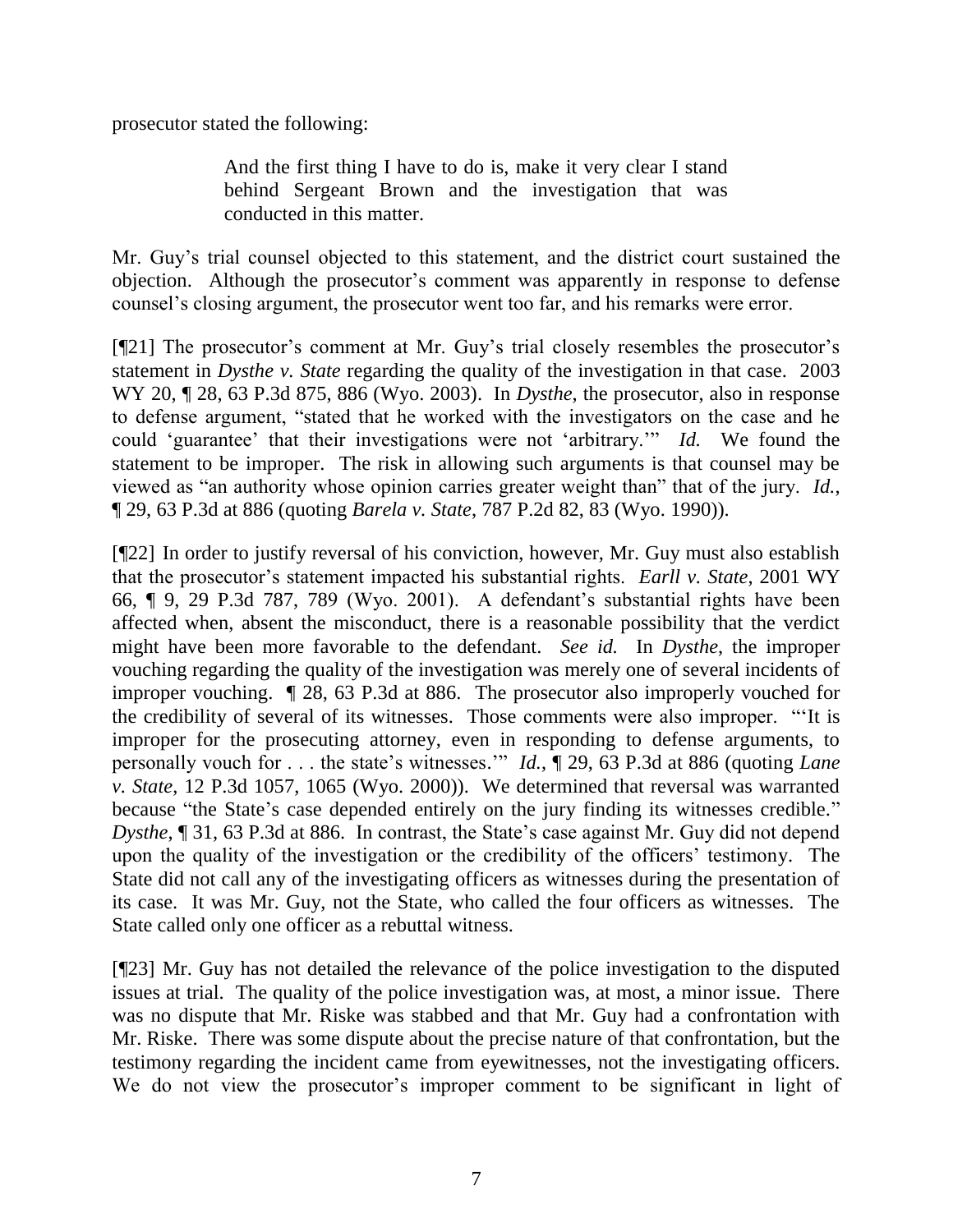eyewitness testimony regarding the incident. We find no prejudice to Mr. Guy as a result of the prosecutor"s improper comment. There is no reasonable possibility that, absent the prosecutor"s improper statement, the verdict would have been more favorable to Mr. Guy.

### **Ineffective Assistance of Counsel**

[¶24] Mr. Guy alleges that he did not receive effective assistance of trial counsel. Pursuant to the framework set out in *Calene v. State*, 846 P.2d 679, 692 (Wyo. 1993), we remanded this case for an evidentiary hearing in the district court. After conducting the hearing, the district court issued a detailed opinion letter setting forth its factual findings. The court determined that Mr. Guy was not denied effective assistance of counsel. Mr. Guy challenges that decision. We accept the district court's findings of fact unless they are clearly erroneous. *Robinson v. State*, 2003 WY 32, ¶ 14, 64 P.3d 743, 747 (Wyo. 2003). We review the district court"s conclusions of law *de novo*. *Id.*

[¶25] When reviewing claims of ineffective assistance of counsel, the first question is whether trial counsel's performance was outside the wide range of professionally competent assistance. *Gleason v. State*, 2002 WY 161, ¶ 44, 57 P.3d 332, 346-47 (Wyo. 2002).

> An appellant claiming ineffective assistance of counsel must demonstrate on the record that counsel"s performance was deficient. *Id.* (citing *Strickland v. Washington*, 466 U.S. 668, 104 S.Ct. 2052, 80 L.Ed.2d 674 (1984)). Ordinarily, he must also demonstrate that prejudice resulted. Under this test, the inquiry is whether or not counsel rendered the assistance a reasonably competent attorney would have offered and, if not, whether his failure to do so prejudiced the defense of the case. *Id.* . . .

> We examine the conduct of defense counsel in light of all the circumstances in determining whether the identified acts or omissions fall outside the ambit of professionally competent assistance, bearing in mind the function of counsel is to make the adversarial testing process work in every case. *Dickeson v. State*, 843 P.2d 606, 609 (Wyo. 1992). The benchmark for judging any claim of ineffectiveness must be whether counsel"s conduct so undermined the proper functioning of the adversarial process that the trial cannot be relied upon as having produced a just result. *Gleason*, 2002 WY 161, 57 P.3d 332. We do not evaluate the efforts of counsel from a perspective of hindsight but endeavor to reconstruct the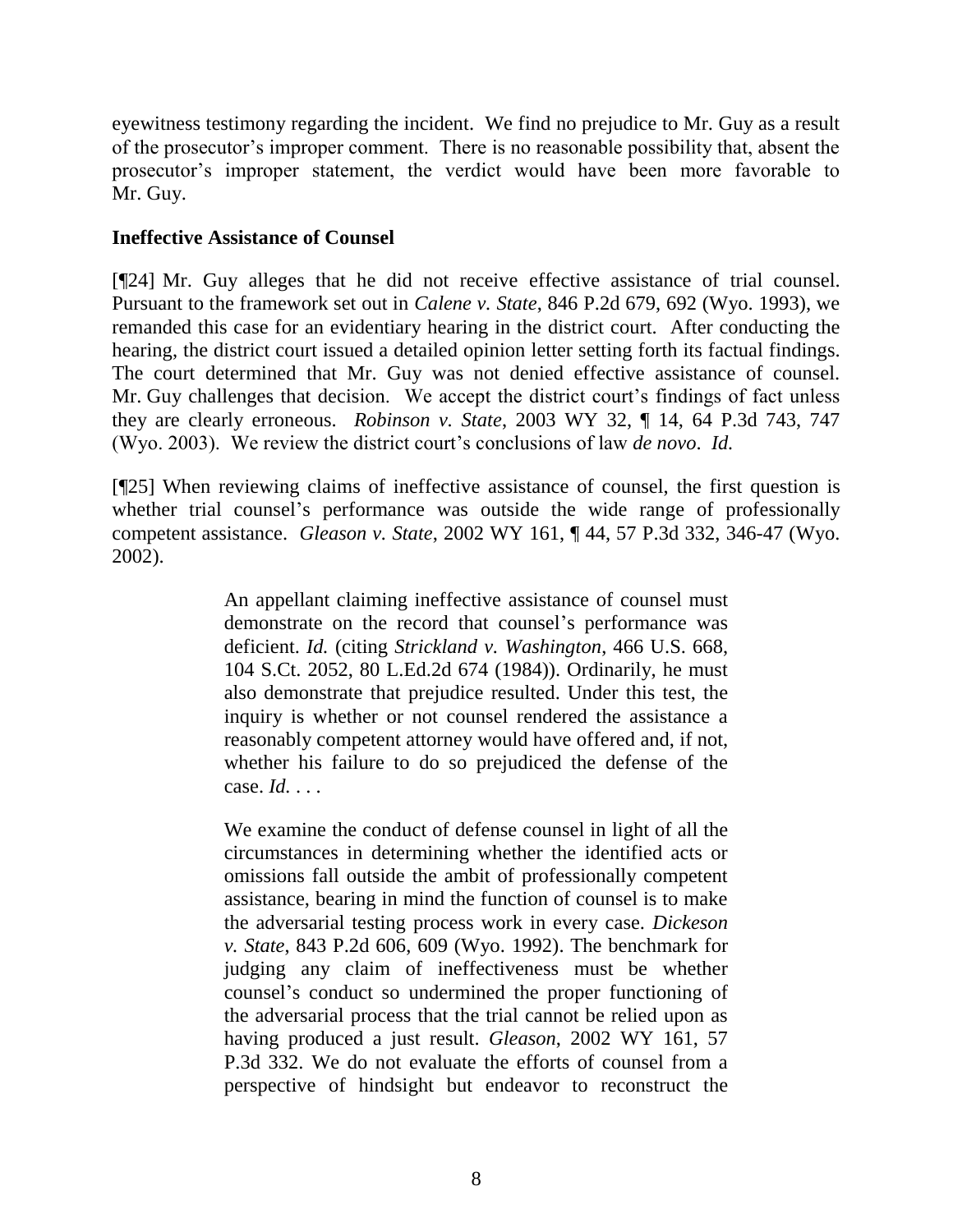circumstances surrounding the challenged conduct and evaluate the professional efforts from the perspective of counsel at the time. *Dickeson*, 843 P.2d at 609. We invoke a strong presumption that counsel rendered adequate and reasonable assistance making all decisions within the bounds of reasonable professional judgment. *Id.* The burden is on the defendant to overcome this presumption that, in light of the circumstances, the challenged action or failure of the attorney might be considered sound trial strategy. *Id.*

*Floyd v. State*, 2006 WY 135, ¶ 12, 144 P.3d 1233, 1235 (Wyo. 2006) (quoting *Leyva v. State*, 2005 WY 22, ¶ 19, 106 P.3d 873, 878 (Wyo. 2005)).

### *Mr. Guy's Decision Not to Testify*

[¶26] Mr. Guy"s first claim of ineffective assistance of counsel is that his trial attorney provided incorrect advice that resulted in his decision not to testify at his trial. Specifically, Mr. Guy asserts that defense counsel incorrectly advised him that there was a risk that aspects of his prior criminal history would be admissible as evidence if he testified. Mr. Guy"s prior criminal history included several juvenile offenses and three adult misdemeanors. One of the misdemeanors was for domestic violence and apparently Mr. Guy may have violated his probation resulting from that conviction when he moved to Wyoming from California. Defense counsel testified at the *Calene* hearing that:

> [Mr. Guy] . . . absconded from probation from California, and—and it was a violent crime, although I"m pretty sure it was a misdemeanor. I was afraid that somehow we would either open the door or somehow that would come in if Mr. Guy testified. . . . I know it was a misdemeanor and not a felony, but . . . it is just so dangerous when the defendant takes the stand, and you can never completely control how that's going to work.  $\ldots$  [I]f he would have testified that he [had] only been here in Laramie a short period of time, that then could have come out why he came here, and it could have been fair game just to the fact that he had abscond[ed] from probation in California. And, further, I was afraid that it could have come out that it was from a violent crime.

[¶27] Mr. Guy contends on appeal that there was no risk of admission of evidence relating to the domestic violence conviction and probation violation. We are unable to make that leap and instead agree with the district court's analysis:

> It takes no stretch of the imagination to visualize a scenario whereby Guy may have opened the door to this evidence,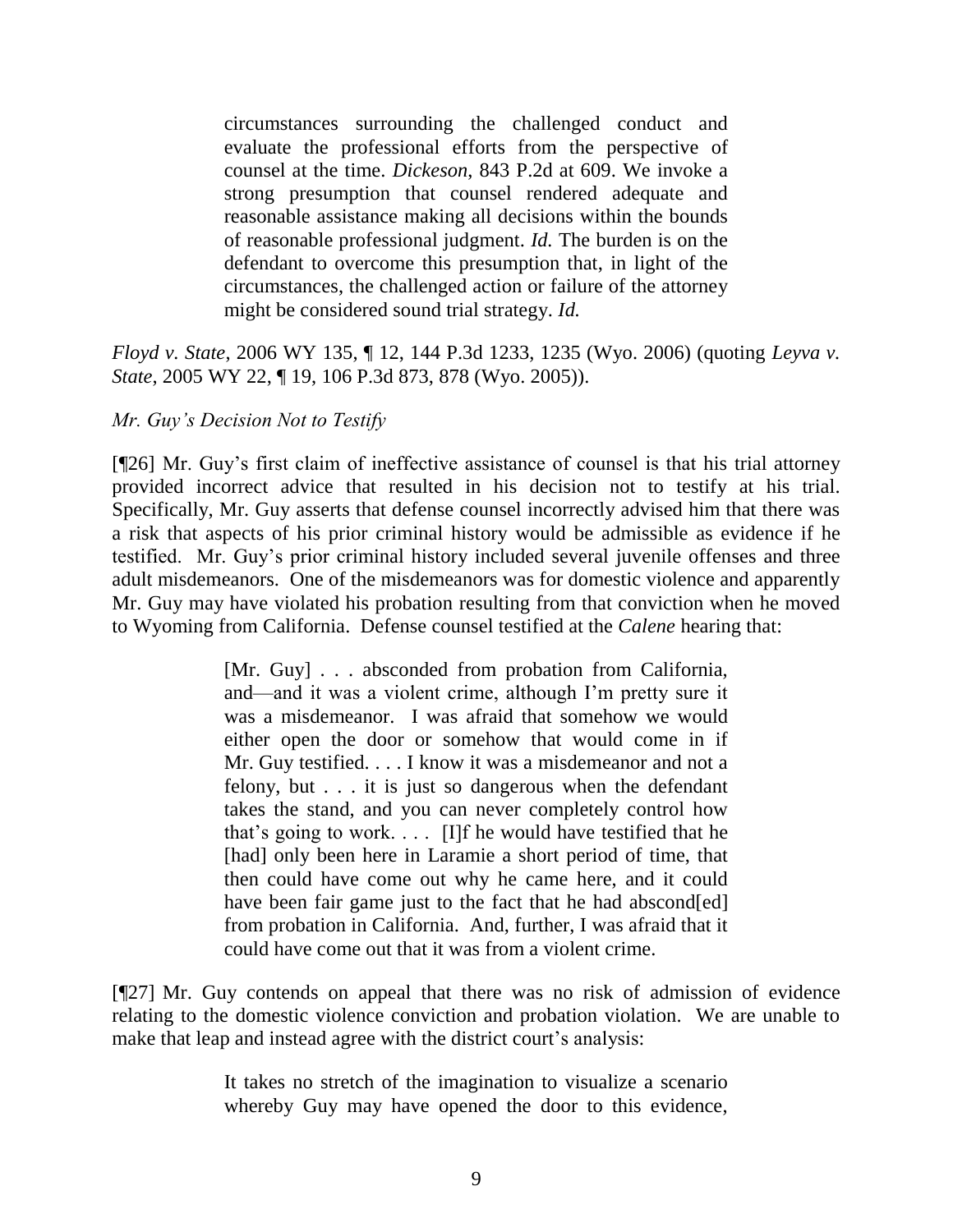which certainly would have been harmful to his credibility and his case. It is well known that good defense attorneys cautiously approach any case where a defendant insists upon testifying in light of the potential pitfalls that always accompany such testimony. This Court cannot fault [defense counsel] in his conservative approach in this case.

And, ultimately, it was Guy's decision whether or not to testify. He was advised of as much by both [defense counsel] and this Court. Whether this Court would have permitted such evidence, particularly depending upon Guy's statements at trial, is something no one can ever know with certainty. But, the fact exists that it was a very real, and very damaging, possibility.

We are unable to find that defense counsel's advice was unreasonable.

# *Mr. Guy's Lost Knife*

[¶28] Mr. Guy next contends that trial counsel was ineffective because he allowed two witnesses called by the State to testify that Mr. Guy routinely carried a black-handled, four inch, clip-style, folding knife. Defense counsel did not object to the testimony but elicited testimony from both witnesses that Mr. Guy had lost the knife approximately one week prior to the attack. On appeal, Mr. Guy contends that testimony concerning his knife is irrelevant because law enforcement never found the knife used in the attack and both witnesses testified on cross examination that Mr. Guy had lost his knife prior to the attack. Although couched as an ineffectiveness of counsel claim, it seems more appropriately brought as a plain error evidentiary challenge. Regardless of how it is presented, the argument fails because the evidence was relevant.

[¶29] ""Relevant evidence" means evidence having any tendency to make the existence of any fact that is of consequence to the determination of the action more . . . or less probable than it would be without the evidence." W.R.E. 401. While the specific knife used in the attack was never located or identified, the fact that Mr. Guy customarily carried a knife of a size consistent with Mr. Riske's injury is unquestionably relevant. Mr. Guy seems to tacitly concede this point when he argues that admission of this testimony was prejudicial. The fact that Mr. Guy had lost a particular knife one week previously did not eliminate the possibility that he was in possession of a similar knife at the time of the attack.

[¶30] Mr. Guy also claims that defense counsel should have called Kelly Gorham to testify on his behalf. Mr. Guy testified at the *Calene* hearing that he was with Mr. Gorham when he lost his knife, and Mr. Gorham helped him look for it. Also at the *Calene* hearing, trial counsel explained his decision not to call Mr. Gorham as a witness: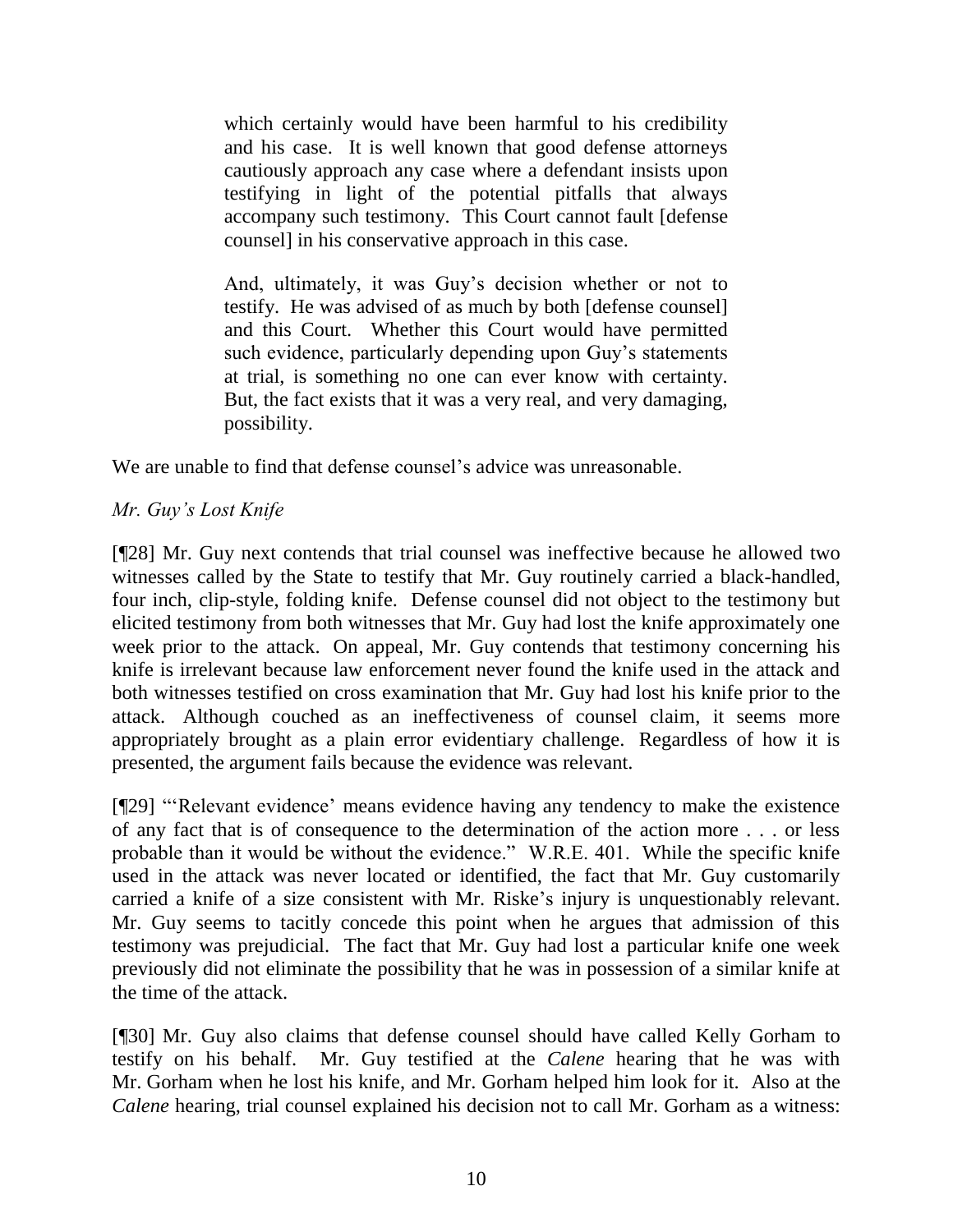"I didn"t see me being able to establish that Jon Guy couldn"t have had a knife that evening, because he"d lost a knife in the past. I really didn"t see how that would effectively prove anything to our benefit at trial." Counsel thus believed that calling Mr. Gorham would serve no useful purpose. In light of our previous discussion, we can find no fault with the decision of defense counsel to not call Mr. Gorham as a witness.

### *Officer Norman*

[¶31] Mr. Guy next claims that his trial counsel was ineffective because counsel did not call Officer Norman as a witness. Officer Norman was in training with the Laramie Police Department at the time of the stabbing, and was riding on patrol that night with Officer Jacobsen, one of the investigators in the case. When Mr. Riske was at the hospital, Officer Norman obtained a statement from Mr. Riske and wrote a report based on that statement. In relevant part, the report contained the following:

> Riske told me, as these two individuals [Guy and Schwartz] passed, he may have felt the bump from one of them but was unsure which of these individuals it had come from. It should be noted that earlier while I was speaking with Riske, he told me that he had felt nothing at all.

(Paragraph break omitted.) At trial, Mr. Riske testified that Mr. Guy was "within arm"s length" when he felt the blow to his back. Mr. Riske also testified that it was not possible for Mr. Schwartz to have reached him, and that Mr. Guy was the only person within range. At the *Calene* hearing, Mr. Guy's trial counsel testified that he could not remember a specific reason that he did not call Officer Norman to testify. He did, however, speculate that he might have been unsure that Officer Norman, as a police officer, would be helpful to Mr. Guy"s case. Mr. Guy claims that "[l]acking any strategic reason for not calling Officer Norman, defense counsel was prejudicially ineffective for not calling Officer Norman to testify." Had Officer Norman testified, Mr. Guy asserts, his testimony "would have interrupted the chain of inferences the jury used to convict [him]."

[¶32] Mr. Guy contends that Officer Norman"s testimony would have effectively impeached Mr. Riske"s testimony. He did not, however, call Officer Norman as a witness at the *Calene* hearing. Without Officer Norman's testimony, we are left to speculate regarding what his testimony would have been. *See*, *e.g.*, *Wilkening v. State*, 2007 WY 187, ¶¶ 9-12, 172 P.3d 385, 387-88 (Wyo. 2007) (failure to call officers as witnesses during remand hearing fatal to appellate challenge based on *Brady v. Maryland*, 373 U.S. 83, 83 S.Ct. 1194, 10 L.Ed.2d 215 (1963)).

[¶33] Perhaps more significantly, the record shows that defense counsel used Officer Norman"s report to impeach Mr. Riske. During cross-examination, defense counsel confronted Mr. Riske with the statements contained in the report. Mr. Riske did not deny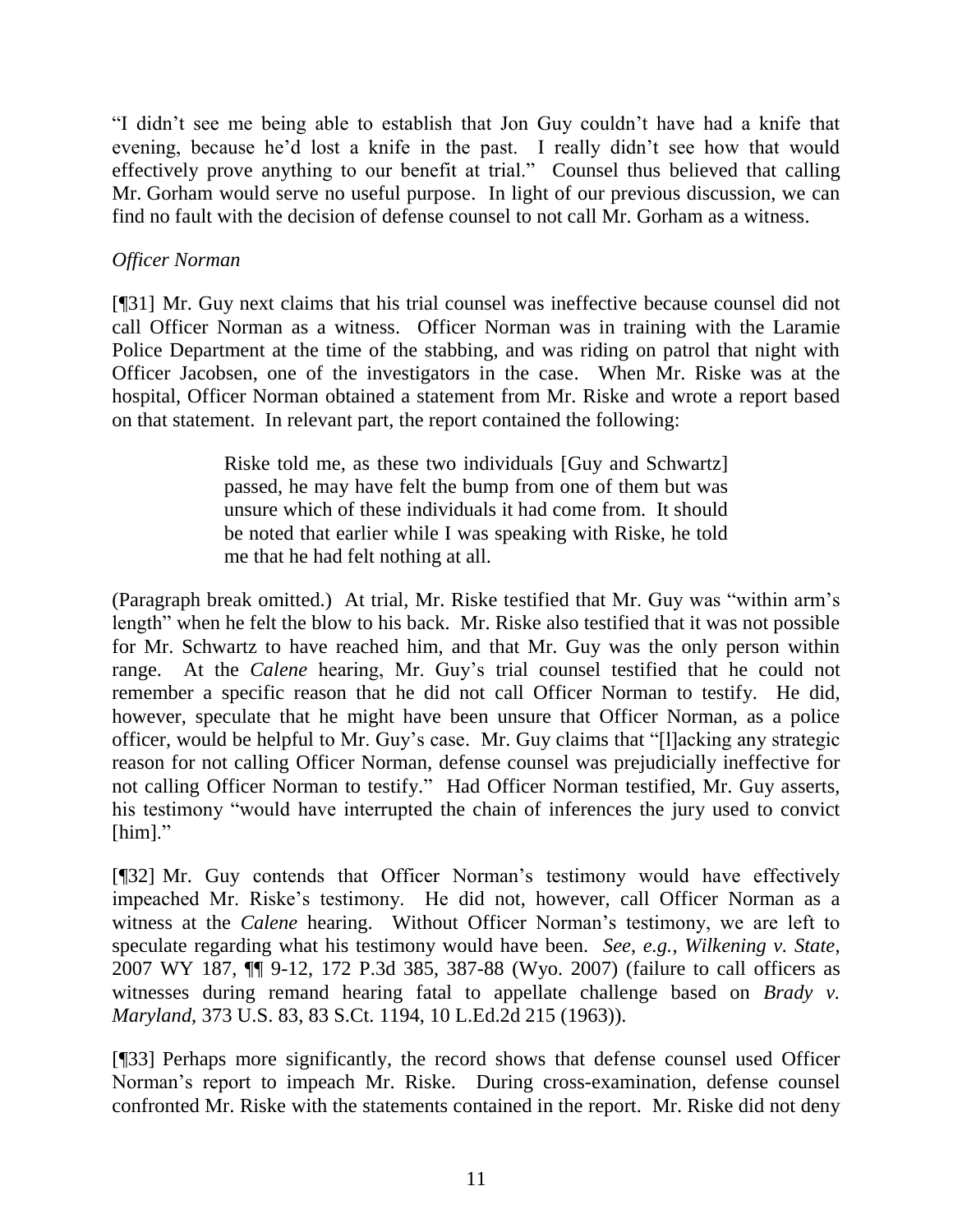making the statements. He testified that he could not recall making the statements, but admitted that it was possible that he did so. Furthermore, defense counsel called Officer Jacobsen as a trial witness. He testified specifically that Mr. Riske "wasn"t sure which person [the "bump"] came from, but that he might have felt a bump at that time." Defense counsel then asked, "But he was very clear that he wasn"t sure which of the two individuals the bump came from, correct?" Officer Jacobsen replied, "That is correct." In summary, at trial, defense counsel established the statement reflected in the report through Mr. Riske"s admission and Officer Jacobsen"s testimony. Officer Norman did not testify at the *Calene* hearing, and we have no record detailing any testimony he would have provided at trial. Mr. Guy has failed to establish that his trial counsel was ineffective because he did not call Officer Norman as a witness at trial.

### *Violation of Sequestration Order*

[¶34] Mr. Guy next claims that trial counsel"s actions prevented the defense investigator from testifying. At the beginning of trial, the district court entered a witness sequestration order. During trial, defense counsel called Joseph Pitchford as a witness. Mr. Pitchford testified that he left the Ice Haus bar and came upon what appeared to be an altercation at the corner of Grand Avenue and Second Street. He testified that he separated Mr. Guy and Mr. Schwartz from Mr. Riske. He observed them until they got into their car and left. The only mention of a knife or stabbing in Mr. Pitchford"s testimony was his statement that he never saw a knife in Mr. Guy"s hand. Significantly, he also testified that this incident occurred at approximately 2:00 a.m. He bolstered his testimony regarding the time of the incident by stating that it occurred when he left the Ice Haus bar when it closed at 2:00 a.m.

[¶35] Later at trial, defense counsel attempted to call Roy Holiday as a witness. Mr. Holiday was the defense investigator, and had been present in the courtroom throughout the trial. Before Mr. Holiday could testify, the district court reminded defense counsel of the sequestration order and pointed out that Mr. Holiday had been present throughout the trial. As a result, the district court prohibited Mr. Holiday from testifying. At the *Calene* hearing, Mr. Holiday testified that, if allowed to testify at trial, he would have described his interview with Mr. Pitchford. Mr. Holiday asserted that Mr. Pitchford claimed in the interview that he left the Ice Haus bar at 10:00 p.m., not at 2:00 a.m. as Mr. Pitchford testified.

[¶36] The district court rejected Mr. Guy's claim of ineffective assistance of counsel after the *Calene* hearing, stating:

> Assuming for the moment that [defense counsel]"s performance was somehow deficient in allowing Holiday to remain in the courtroom (which this Court does not here find), the question then becomes whether Guy was somehow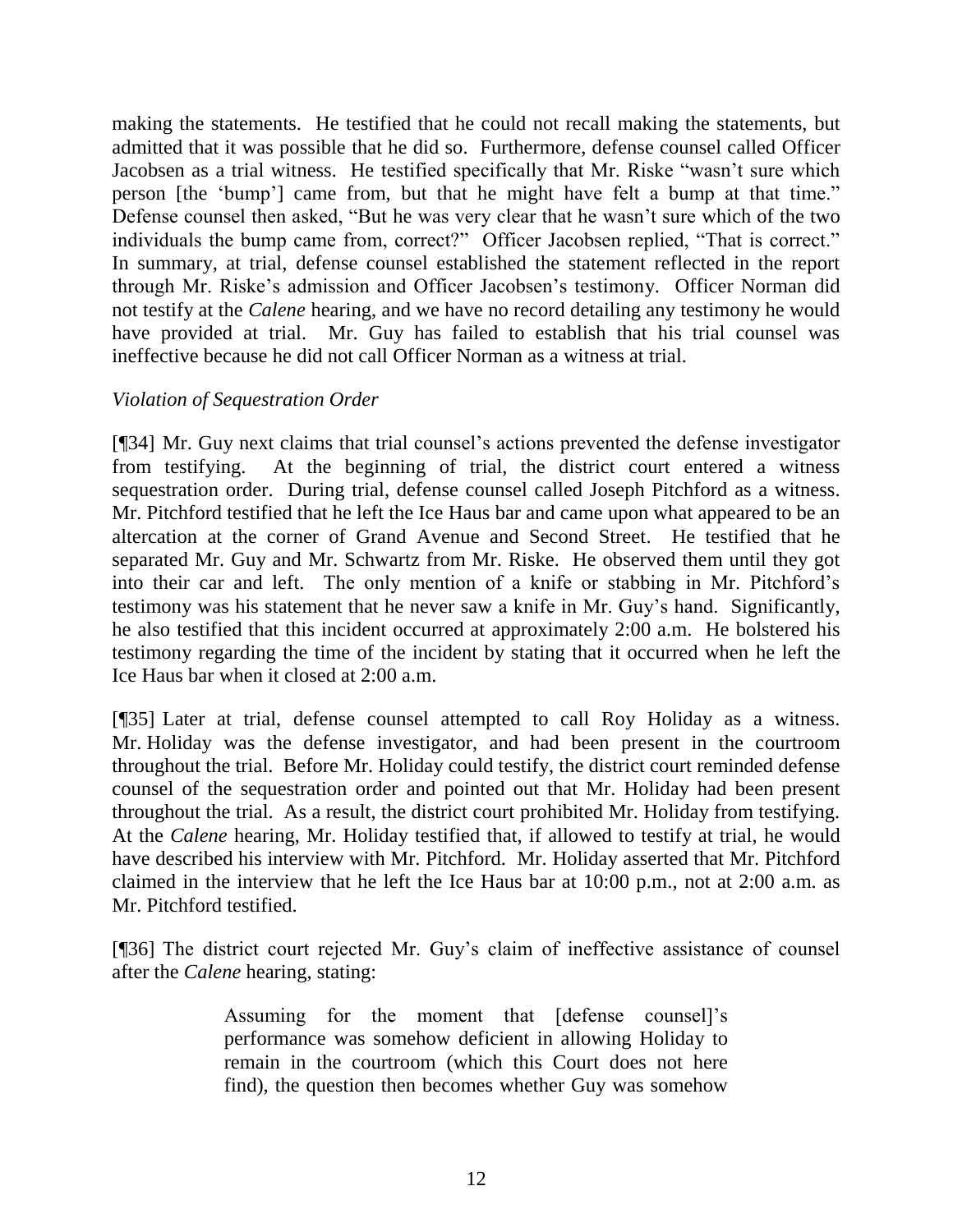prejudiced by the fact that Holiday was subsequently prevented from testifying. Clearly, he was not. Holiday"s testimony indicates that the "best" outcome that could have occurred had Holiday been permitted to testify was to demonstrate that Pitchford was either mistaken in *both* his earlier statements and trial testimony (thus rendering his testimony even less effective) or, worse yet, that he was a liar both during his trial testimony and in his earlier interviews with Holiday. Pitchford had explained his version of events as having occurred either at 10:00 PM (to Holiday) or at 2:00 AM (to the jury), but, in either case, hospital and police records clearly show that he was flatly wrong. The Court simply cannot fathom any prejudice to Guy in [defense counsel]"s inability to present this witness.

We agree with the district court.

### **Sufficiency of the Evidence**

[¶37] Mr. Guy next claims that there was insufficient evidence at trial to support his conviction. When we review a criminal conviction for sufficiency of the evidence, we view the facts in the light most favorable to the State. *Downs v. State*, 581 P.2d 610, 614 (Wyo. 1978). We leave out any conflicting evidence of the defendant, and draw every reasonable inference in the State"s favor. *Id*. The question we must answer is whether a reasonable and rational jury could have convicted the defendant of the crime based upon the evidence that was presented at trial. *Horn v. State*, 554 P.2d 1141, 1145 (Wyo. 1976).

[¶38] A conviction for attempted second-degree murder requires that a defendant act both purposely and maliciously. Wyo. Stat. Ann. §§ 6-2-104 and 6-1-301(a)(i). Mr. Guy contends that there is insufficient evidence to establish purpose and malice largely because no person testified to witnessing the stabbing. We disagree. "Malice may be inferred from the use of a deadly weapon in a dangerous and deadly manner if the facts and circumstances so allow. Malice may also be inferred from all the other facts and circumstances." *Doe v. State*, 569 P.2d 1276, 1279 (Wyo. 1977) (citation omitted). There was no dispute that Mr. Riske was stabbed. The inference that Mr. Guy stabbed Mr. Riske is supported by Mr. Riske"s testimony that, when he felt a blow, Mr. Guy was the only person standing close enough to have delivered it. The fact of the stabbing, together with testimony from Mr. Riske and other witnesses regarding Mr. Guy"s confrontational behavior, makes it reasonable to infer that Mr. Guy stabbed Mr. Riske and did so purposely and with malice. We conclude that the State presented sufficient evidence to allow a reasonable jury to convict Mr. Guy of attempted second-degree murder.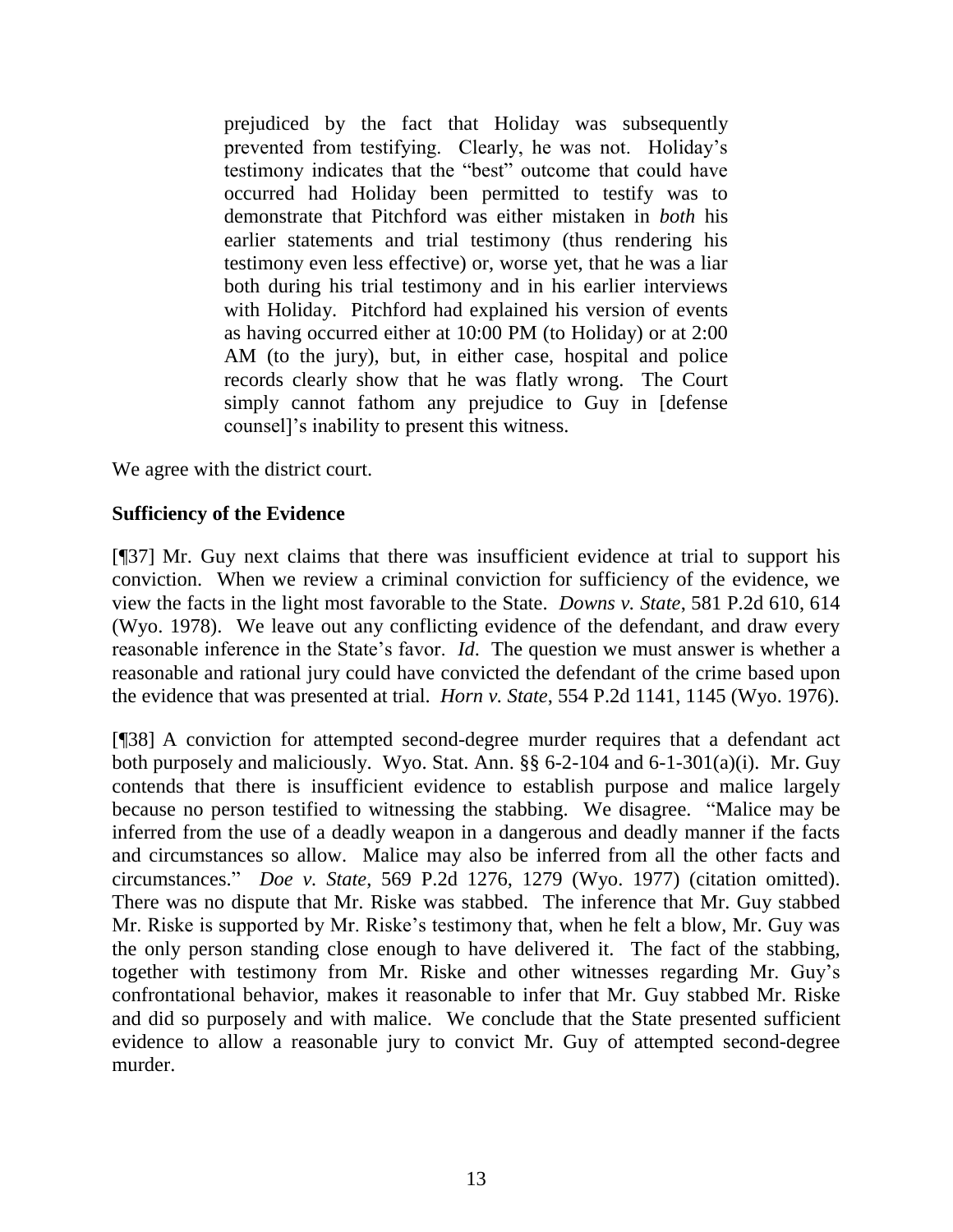### **Excessive Security**

[¶39] Mr. Guy asserts that his conviction should be reversed because the district court allowed an excessive display of security in the jury"s presence. After the jury had retired on the first day of trial, the following exchange took place:

> [Defense counsel]: . . . . I don"t like to complain about things, and I don"t like to—but I would ask the Court to admonish the detention center staff. Part of their purpose here is to be as unobtrusive as possible. I recognize that they have to take care of security, but, Your Honor, I have been in courtrooms across this State with some of the most dangerous and violent defendants that [have] come through the state in the past five years.

> The detention center staff is following Mr. Guy around when he has to go view an exhibit and perhaps what I"m most struggling with is, before lunch while the jury was still there in a voice loud enough to be heard by them, statements like, "Okay. You got to come with us now during lunch." And I would ask the Court to admonish the detention center staff that it is very important for them to remain unobtrusive, especially when the jury is present.

> THE COURT: It is also important, Counsel, for them to remain in a position to enable them to do their job. If your client wants to get up and go over across the courtroom and stand by the door, he's free to do that. I will let him do that. But one of them is going to go with him, because they are not going to be of any use to me or anybody else in this courtroom when they are over here on the other side of the courtroom and your client decides to do something. So your client can either sit in his chair and stay there; if he wants to wander around, he is going to wander around with some accompaniment. Okay?

> [Defense counsel]: If we could just have somebody on both sides, we could easily solve that. But it's just like a guy coming in the courtroom in shackles and a jail uniform.

> THE COURT: No, it is not. No, it's not. It is fundamentally different. And they will follow him around the courtroom if he chooses to move around. If he doesn"t want to be followed around, then he can stay in his chair. That"s pretty simple,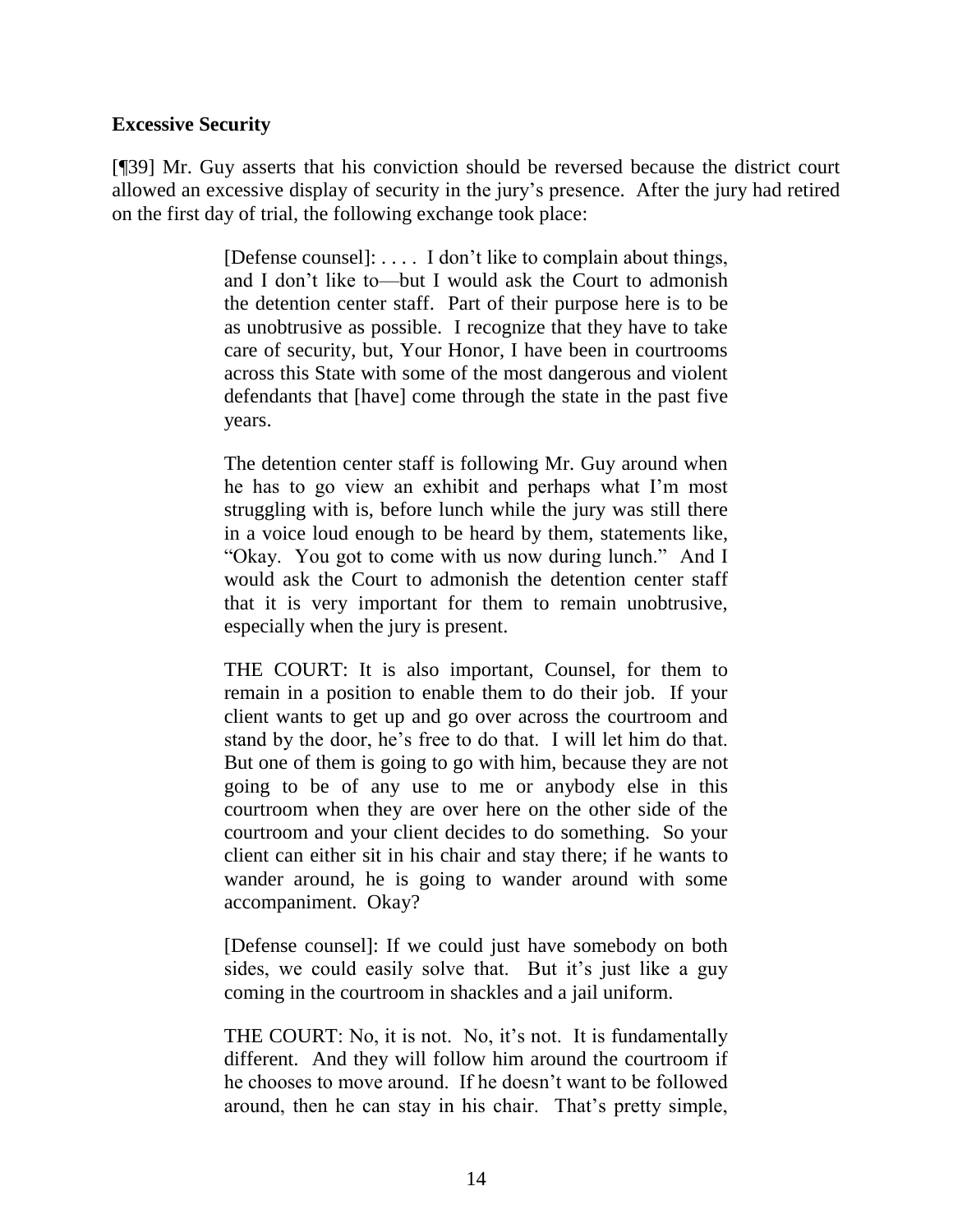okay?

[Defense counsel]: Yes, sir.

[¶40] Mr. Guy asserts that the security arrangements at his trial violated the procedure that we established in *Asch v. State*, 2003 WY 18, ¶ 62, 62 P.3d 945, 964 (Wyo. 2003). We disagree. In *Asch*, we stated:

> [D]efendants shall not be shackled or otherwise physically restrained in the courtroom during a jury trial, nor shall other exceptional security measures be utilized, unless the State has first moved that such measures be utilized, the court has heard such motion, and after allowing the defendant an opportunity to contest the motion, the court has stated on the record the compelling reasons justifying the measures.

*Id.* Mr. Guy was not shackled or otherwise physically restrained. The presence of security personnel differs from shackling and is not inherently prejudicial to a defendant. *See Holbrook v. Flynn*, 475 U.S. 560, 569, 106 S.Ct. 1340, 1346, 89 L.Ed.2d 525 (1986). The State has a legitimate interest in maintaining custody during trial. *Id.* at 571-72, 106 S.Ct. at 1347. Mr. Guy has failed to establish that the security measures utilized were exceptional or that he was prejudiced by the precautions approved by the district court.

## **Constitutionality of Attempted Second-Degree Murder**

[¶41] Mr. Guy next mounts an as applied constitutional challenge to the crime of attempted second-degree murder, as defined by the general attempt statute and the second-degree murder statute. Wyo. Stat. Ann. §§ 6-1-301(a)(i), 6-2-104. He acknowledges, however, that we generally do not consider issues for the first time on appeal unless they involve jurisdiction or "a right so fundamental in nature that the court must take cognizance of it." *Jones v. State*, 2006 WY 40, ¶ 7, 132 P.3d 162, 164 (Wyo. 2006). Mr. Guy claims that a statute"s constitutionality is, in fact, jurisdictional, and that we should address the merits of his constitutional challenge. For support, he relies on *Rutti v. State*, 2004 WY 133, ¶ 10, 100 P.3d 394, 400-01 (Wyo. 2004). We decline to give that decision the broad reading urged by Mr. Guy. Instead, we consider Mr. Guy"s as applied constitutional claim to be waived.

[¶42] In *Rutti*, we addressed constitutional challenges in an appeal from a defendant"s conviction following a guilty plea. In the unique context of a guilty plea, we have allowed defendants, though admitting all the elements of the crime charged, to contend for the first time on appeal that the statute violated by the defendant is unconstitutional. *Armijo v. State*, 678 P.2d 864, 867 (Wyo. 1984); *Rutti*, ¶ 10, 100 P.3d at 400-01. We explained that "[l]ittle purpose would be served by requiring a defendant to insist upon a trial in order to preserve his opportunity to challenge the constitutionality of the statute,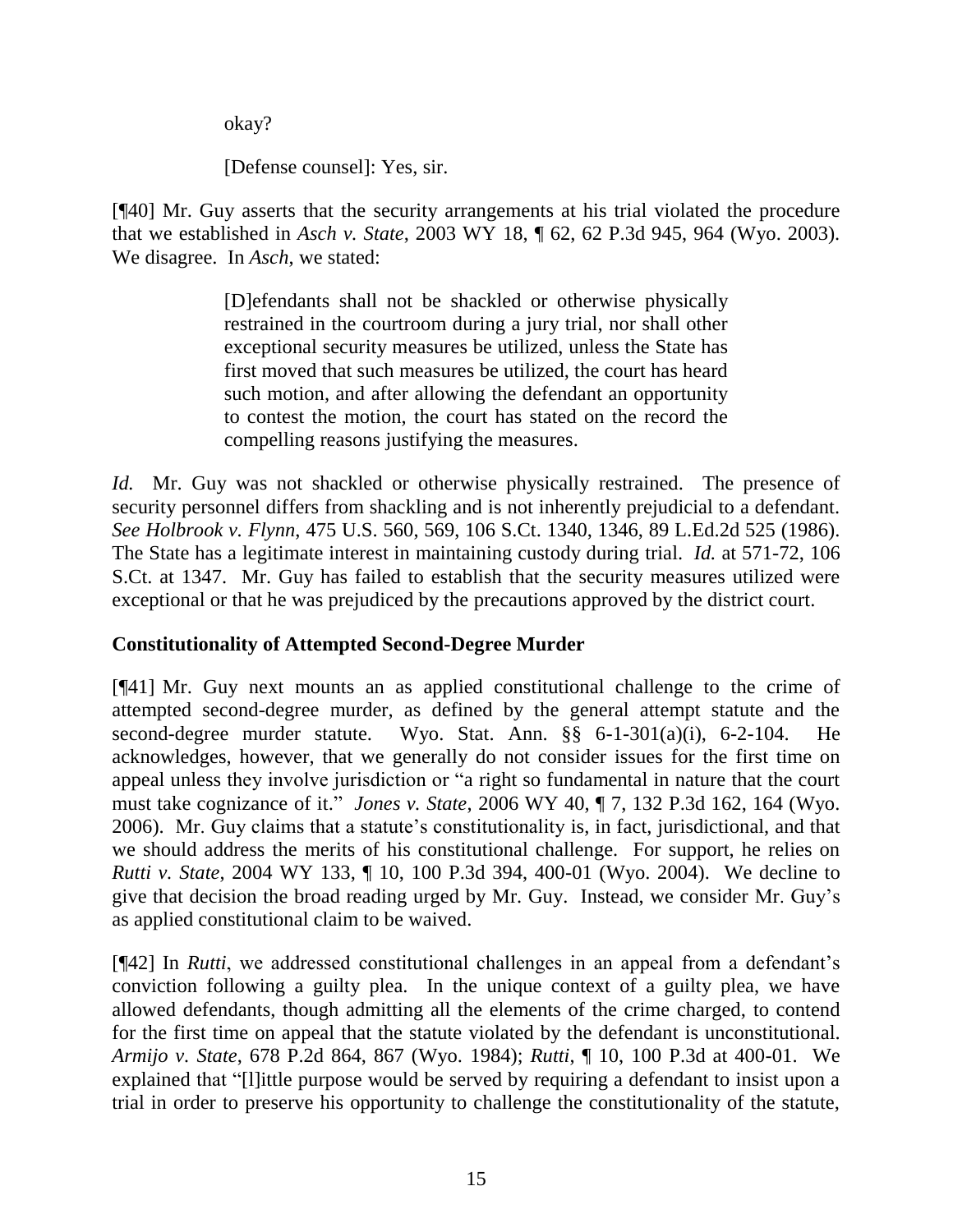and we do not insist upon that." *Armijo*, 678 P.2d at 867.

[¶43] Despite the exception to the waiver rule articulated in *Rutti* and *Armijo*, an allegation that a statute is unconstitutional is not a jurisdictional defense and may be waived. *Jones*, ¶ 8, 132 P.3d at 164-65. In *Jones*, the defendant was found guilty by a jury of escape pursuant to Wyo. Stat. Ann.  $\S$  7-18-112(a)(i).  $\P$  1, 132 P.3d at 163. On appeal, she brought both an as applied and facial constitutional challenge to the escape statute. *Id.*, ¶ 2, 132 P.3d at 163. She did not raise these arguments in the district court. *Id.*,  $\P$  7, 132 P.3d at 164. Instead, she contended on appeal that the escape statute's constitutionality presented a jurisdictional issue and, therefore, an exception to the waiver doctrine applied. *Id.* We disagreed, stating the following:

> The [constitutional] issue does not raise jurisdictional concerns. There is a strong presumption in favor of the constitutionality of a statute. *Giles v. State,* 2004 WY 101, ¶ 10, 96 P.3d 1027, 1030 (Wyo. 2004). A trial court unquestionably has subject-matter jurisdiction over a controversy stemming from a violation of a state law that is presumptively valid.

*Id.*, **[8, 132 P.3d at 164-65.** We concluded that Ms. Jones had waived her constitutional challenge in the district court and we declined to address it on appeal. *Id.*, ¶ 8, 132 P.3d at 165. We reach the same result here. Mr. Guy did not enter a guilty plea and, accordingly, the exception we applied in *Armijo* and *Rutti* is inappropriate. We decline to address Mr. Guy"s constitutional challenge on appeal.

### **Remaining Claims of Error**

[¶44] Mr. Guy also asserts that several other incidents of misconduct occurred during the prosecutor"s closing argument and throughout his trial. In particular, he claims that the prosecutor improperly shifted the burden of proof, improperly cross-examined two defense witnesses, and improperly argued from the victim"s perspective in closing arguments. He also presents two additional claims of ineffective assistance of trial counsel: that his counsel failed to adequately raise a medical defense, and that trial counsel failed to object to what Mr. Guy asserts were numerous incidents of prosecutorial misconduct. We will not recount each of the incidents because, again, Mr. Guy has failed to establish prejudice. He merely contends that these incidents, apart or together, "deprived [him] of his right to a fair trial on its own merits." We have addressed Mr. Guy"s claims where he has presented relevant authority or cogent argument. His remaining claims, however, are so inadequately presented that they do not allow meaningful review. Consequently, we decline to address these issues. W.R.A.P. 7.01(f); *Schultz v. State*, 2007 WY 162, ¶ 18, 169 P.3d 81, 87 (Wyo. 2007); *Rion v. State*, 2007 WY 197, 12, 172 P.3d 734, 736 (Wyo. 2007).